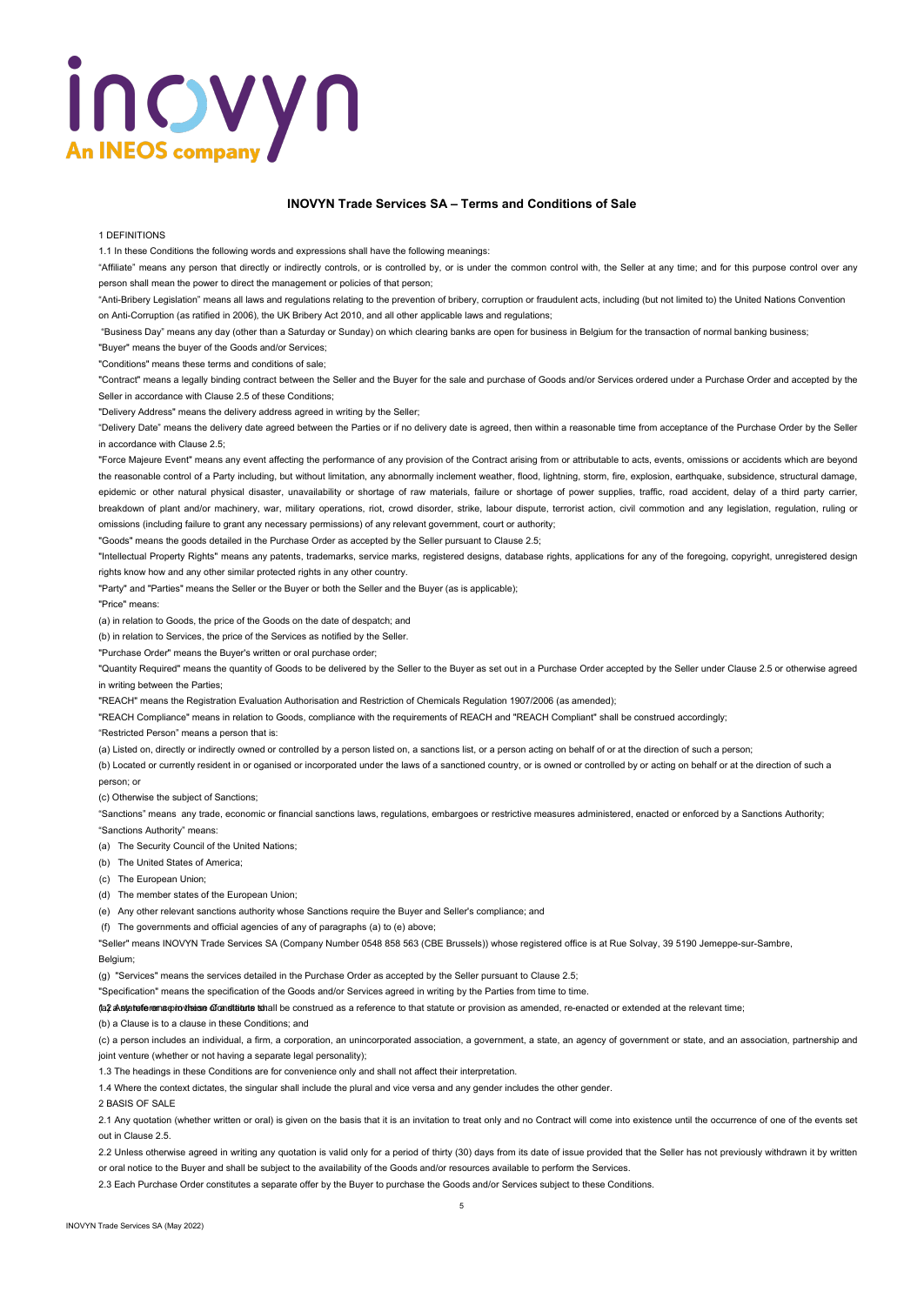# inovyn **An INEOS compar**

2.4 Each Purchase Order shall contain:

(a) the Goods and/or Services required;

(b) the Specification;

(c) the Delivery Address (or confirmation that the Buyer will collect the Goods from the Seller);

(d) the quantity of Goods and/or Services it requires; and

(e) the date on which the Buyer would like the Goods to be delivered and/or the Services to be performed (such date not being binding on the Seller and being subject to Clause 5.1).

2.5 The Purchase Order shall be deemed to be accepted on the occurrence of the earlier of:

(a) the issue by the Seller of an acknowledgement of the Purchase Order;

(b) notification by the Seller that the Goods are ready for delivery or that the Services can be performed; or

(c) delivery of the Goods and/or commencement of the performance of the Services (or any part of the Goods and/or Services).

and such occurrence shall create a Contract.

2.6 Nothing in these Conditions shall oblige the Seller to accept a Purchase Order from the Buyer.

2.7 Subject to Clause 20, these Conditions shall apply to the Contract to the exclusion of all other terms and conditions including, but without limitation, any under which a Purchase Order has been issued.

2.8 In the event of any queries, inaccuracies, typographical, clerical or other error or omission in any sales literature, quotation, price list or acknowledgment of Purchase Order, the Seller shall contact the Buyer and such document shall be subject to correction without any liability on the part of the Seller.

2.9 Any Purchase Order which has been accepted by the Seller pursuant to Clause 2.5 may only be cancelled, postponed or varied by the Buyer with the prior consent of the Seller.

2.10 The Buyer represents, warrants and undertakes to the Seller that it shall promptly provide to the Seller such information as may reasonably be required from time to time in order to obtain and maintain REACH Compliance in respect of the Goods and it shall comply with its obligations under REACH.

### 3 BLANKET ORDERS

The following provisions shall apply where the Seller supplies the Goods under a blanket order received from the Buyer:

(a) if the blanket order is a scheduled Purchase Order where the maximum quantity of Goods required and the approximate dates on which the requirements will be called off are specified, the whole Purchase Order will be treated as a single Contract;

(b) if the blanket order is a non-scheduled Purchase Order where:

(i) the maximum quantity of Goods required is not specified; or

(ii) the maximum quantity of Goods specified is, in the opinion of the Seller, an unrealistic estimate of the Goods which are likely to be required by the Buyer; or

(iii) where the call off dates for the Goods are not specified;

then each call off will be deemed to be a separate Contract.

4 SPECIFICATIONS, WARRANTIES AND REPRESENTATIONS

4.1 The Seller warrants that:

(a) the Goods and/or Services sold to the Buyer shall comply with the Specification (unless agreed otherwise by the Parties in writing); and

(b) it shall use reasonable endeavours to obtain and maintain REACH Compliance in respect of the Goods or procure the same save where it is the Buyer's responsibility pursuant to REACH to obtain and/or procure REACH Compliance and the non-compliance is not caused by any act or omission of the Buyer.

4.2 Any suggestion or representation concerning any possible use of the Goods and/or Services made by the Seller in any sales or marketing literature or in any response to a specific enquiry is given in good faith, but it is entirely for the Buyer (and its customers) to satisfy themselves fully as to the suitability of the Goods and/or Services for any particular purpose. No suggestion or representation relating to such possible use shall form part of the Contract.

4.3 The Buyer shall, within 2 Business Days of the delivery of the Goods and/or performance of the Services, notify the Seller in writing of any defect by reason of which the Buyer alleges that the Goods delivered and/or Services performed are not in accordance with the Specification and which should be apparent on reasonable inspection.

4.4 If the Buyer fails to give notice under Clause 4.3 then, except in respect of any defect that is not one which should be apparent on reasonable inspection, the Goods and/or Services shall be deemed conclusively to be in all respects in accordance with the Specification and accepted by the Buyer.

4.5 If within a period of 7 Business Days from the date of delivery of the Goods and/or performance of the Services any of the delivered Goods and/or performed Services are proved to the reasonable satisfaction of the Seller not to comply with the Specification due to defects in materials, workmanship or composition (other than a composition specified by the Buyer) the Seller at its option will:- (a) replace such Goods and/or re-perform such Services free of charge;

(b) refund the price of such Goods and/or Services; or

(c) agree a reduced fee for such Goods and/or Services

and this shall be the sole and exclusive remedy of the Buyer in respect of non-conformance with the Specification and in lieu of all rights and remedies the Buyer may have.

4.6 The Seller's obligation under Clause 4.5 will not apply where:

(a) the Goods have been improperly altered in any way whatsoever, or have been subject to misuse;

(b) the Goods have been improperly used;

(c) the Goods have been mixed incorrectly with other products or mixed with incompatible products;

(d) any instructions as to storage of the Goods have not been complied with in all respects; or

(e) the Buyer has failed in accordance with Clause 4.3 to notify the Seller where the defect should be apparent on reasonable inspection, or within 2 Business Days of the same coming to the knowledge of the Buyer where the defect is not one which should be apparent on reasonable inspection, and in any event no later than 7 Business Days from the date of delivery. 4.7 Any Goods that have been replaced will belong to the Seller. Any replacement Goods issued by the Seller will be eligible for a replacement or refund under the terms specified in Clause 4.5.

4.8 Except as otherwise provided in these Conditions, all warranties, conditions and other terms implied by statute or common law including without limitation any warranty as to REACH Compliance of the Goods are, to the fullest extent permitted by law, excluded from the Contract.

5 DELIVERY

5.1 The Seller will use reasonable endeavours to deliver the Goods and/or Services in each of the Buyer's Purchase Orders it accepts by the Delivery Date, but the timing of delivery of the Goods and/or performance of the Services will not be of the essence in the Contract.

5.2 If, despite using reasonable endeavours, the Seller is unable for any reason to fulfil any delivery of the Goods and/or performance of Services by the Delivery Date, the Seller will be deemed not to be in breach of the Contract, nor will the Seller have any liability to the Buyer howsoever caused (including, but without limitation, as a result of negligence) for any delay in delivery or performance.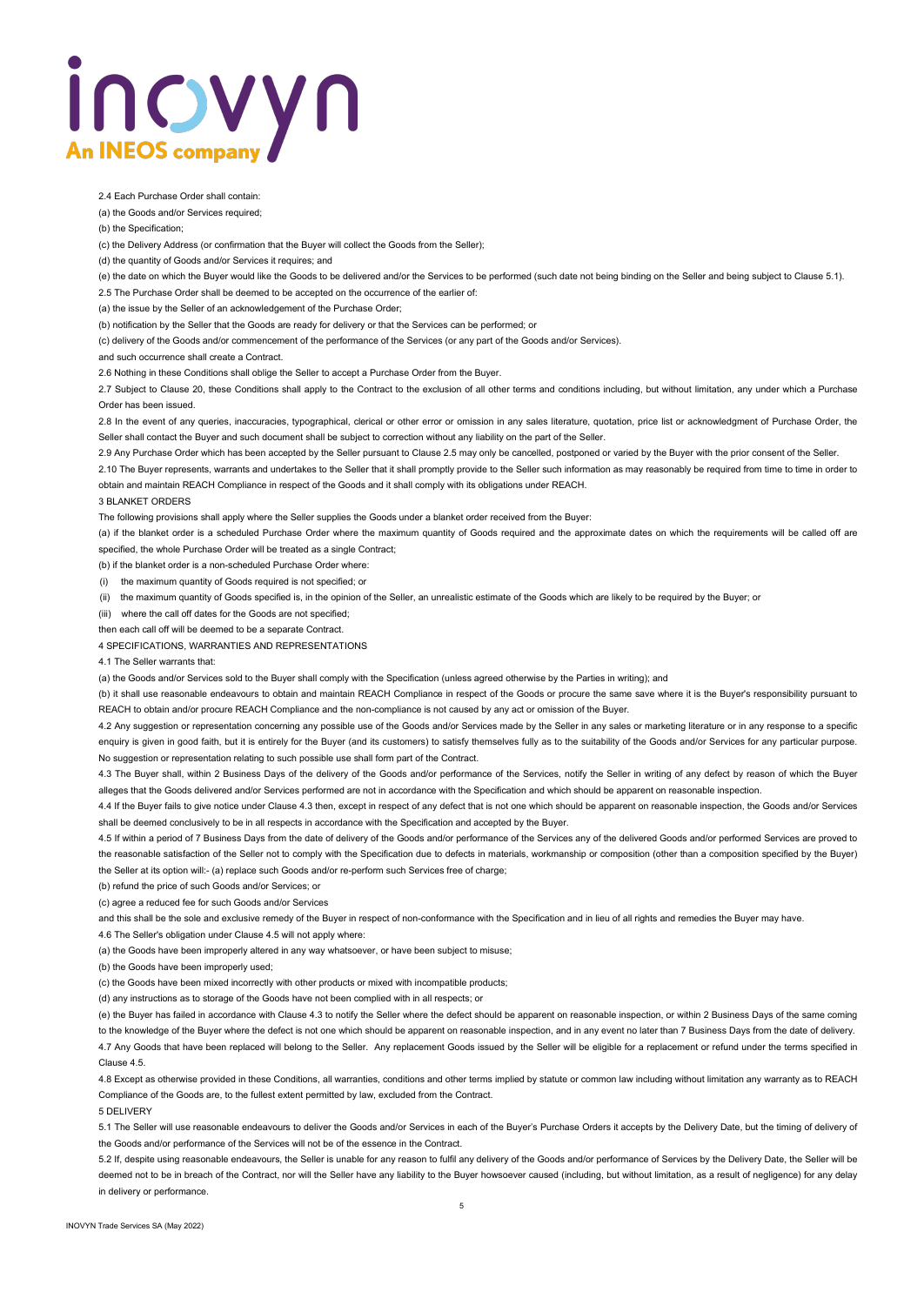# Inovyn **An INEOS compa**

5.3 Delivery of the Goods shall be deemed to be made on the earliest occurrence of:

(a) collection of the Goods by the Buyer or a third-party carrier engaged by the Buyer from the Seller; or

(b) delivery of the Goods by the Seller to the Buyer at the Delivery Address.

5.4 The Buyer shall prepare the area for delivery of the Goods and/or performance of the Services with free access to such place and with free access to any services or facilities that may be required by the Seller to facilitate the delivery of the Goods and/or performance of the Services. Prior to delivery of the Goods and/or commencement of performance of the Services the Seller may request and the Buyer shall grant access to such place for an inspection. If following such inspection such place is not suitable for the delivery of the Goods and/or performance of the Services in the opinion of the Seller the Buyer shall do all such acts and things as the Seller may request to ensure such place becomes suitable and the Seller shall be without any liability towards the Buyer for non-delivery of the Goods and/or non-performance of the Services until such place is in the opinion of the Seller suitable for the delivery of the Goods and/or performance of the Services.

5.5 The Seller reserves the right to deliver the Goods and/or perform the Services in instalments and to invoice in instalments and in such event each instalment shall be treated as a separate Contract.

5.6 If the Buyer refuses or fails to take delivery of any of the Goods at the time stated for delivery (otherwise than by reason of any Force Majeure Event or by reason of the Seller's fault) then, without prejudice to any other right or remedy available to the Seller, the Seller will be entitled to:

(a) store the Goods at any location, including without limitation at the Buyer's premises, until actual delivery and charge the Buyer for the cost of storage, transport any related insurance and a handling fee; and/or

(b) sell the Goods at the best prices obtainable in all the circumstances, after deducting all storage, insurance, transport and selling expenses and invoice the Buyer for the difference between the sum obtained by the Seller and the Price and the Buyer shall pay such sum immediately.

5.7 The Seller may deliver to the Buyer an excess or deficiency of up to 10% of the Quantity Required and:

(a) the Buyer shall pay for the actual weight delivered; and

(b) the Seller shall not be in breach of the Contract.

6 PACKAGES

6.1 Where the Buyer has an option to return packages and does so, the Buyer must return such packages empty in good order and condition (consigned "carriage paid" unless otherwise notified by the Buyer and agreed by the Seller) from the point of delivery to the location requested by the Seller, and must advise the Seller on the date of despatch.

6.2 Where packages are stated to be the Seller's property, they shall remain the property of the Seller at all times and the Buyer must return them empty (consigned "Carriage forward" unless otherwise agreed by the Seller) from the point of delivery to the location indicated by the Seller and must advise the Seller on the date of despatch. Any packages not returned in good order and condition within a reasonable period shall be paid for by the Buyer at the Seller's standard rate operating at the date of settlement by the Buyer for the lost or damaged packages unless failure to return is due to any cause for which the Seller accepts responsibility under these Conditions.

6.3 Loss of or damage to packages stated to be the Seller's property occurring:

(a) prior to the point of delivery shall be for the Seller's account provided notice has been given in accordance with this Clause 6.;

(b) subsequent to their being placed empty for return at the point of delivery shall be for the Seller's account provided advice at the time of despatch has been given to the Seller; and (c) in the interval shall be the Buyer's responsibility where the Seller can show fault on the part of the Buyer.

7 LIMITATION OF LIABILITY

7.1 The Seller does not attempt to exclude any liability:

(a) for personal injury or death resulting from the Seller's negligence;

(b) for its fraudulent misrepresentation; or

(c) for any matter for which the Seller may not exclude or to attempt to exclude its liability under applicable law.

7.2 The Seller shall not be liable to the Buyer whether in contract, tort (including, without limitation, negligence) misrepresentation or otherwise howsoever arising for any loss of profit, loss of anticipated profit, loss of business, loss of contract, overhead recovery, anticipated savings, loss of data, loss of production, depletion of goodwill, product recall, nor for any special, indirect or consequential loss or damage, or otherwise for any costs, expenses or claims for consequential compensation whatsoever.

7.3 Subject to Clauses 7.1 and 25.3 the Seller's total aggregate liability, under the Contract shall be limited to the Price paid or payable by the Buyer to the Seller under the Contract. 8 PRICES AND PAYMENT

8.1 The Price is exclusive of all taxes and duties including, but without limitation, value added tax, which, if applicable, shall be payable by the Buyer in addition to any additional delivery costs as detailed in any quotation issued by the Seller to the Buyer.

8.2 The Buyer shall pay the Price (including value added tax or any other applicable tax or duty together with any costs specified in Clause 8.1) by the date specified in the acknowledgement of the Purchase Order, or if no date is stipulated or no acknowledgement of Purchase Order is issued, by the 20th day of the month following the month in which the Goods and/or Services were despatched.

8.3 Each invoice or request for payment remaining unpaid on its due date shall automatically and without notice be increased with the interest rate applied by the European Central Bank according to its most recent main refinancing operation before the first calendar day of the semester, increased by 7 percentage points, each month of being due and a fixed rate of 10% of the amount due, with a minimum of € 75. Failure to pay any invoice makes all other invoices immediately due.

8.4 No payment will be deemed to have been received until the Seller has received the Price in full in cleared funds.

8.5 Notwithstanding any other provision of these Conditions, all sums outstanding under the Contract will become due immediately on termination of the Contract.

8.6 The Buyer will make all payments due under the Contract without any deduction whether by way of set-off, counterclaim, discount, abatement or otherwise

8.7 Without prejudice to Clause 8.7, if the Buyer fails, or the Seller reasonably believes that the Buyer will fail, to pay the Price when due the Seller may demand payment of all sums due, treat the Contract as repudiated by the Buyer and/or suspend all future performance of the Contract until all overdue sums have been paid.

8.8 The Seller shall be entitled to set off and retain any and all sums due to the Buyer against any contingent or actual liabilities of the Buyer to the Seller.

8.9 The Seller reserves the right to increase the Price if any extra cost is incurred by the Seller after quoting the Price as a result of the inaccuracy or incompleteness of any instructions issued by the Buyer, or as a result of any failure to supply any information, drawings or specification required to enable the Seller to proceed with the Contract.

9 RISK AND PROPERTY

9.1 Risk of damage to or loss of the Goods shall pass to the Buyer:

(a) In the case of Goods to be collected from the premises of the Seller, at a time when the Seller passes the Goods to the Buyer or a third-party carrier engaged by the Buyer; or (b) in the case of Goods to be delivered to the Delivery Address by the Seller, when the Goods are delivered to the Delivery Address.

9.2 Notwithstanding delivery and the passing of risk in the Goods, or any other provision of these Conditions, ownership of the Goods shall not pass to the Buyer until the Seller has received in cash or cleared funds payment in full of the Price.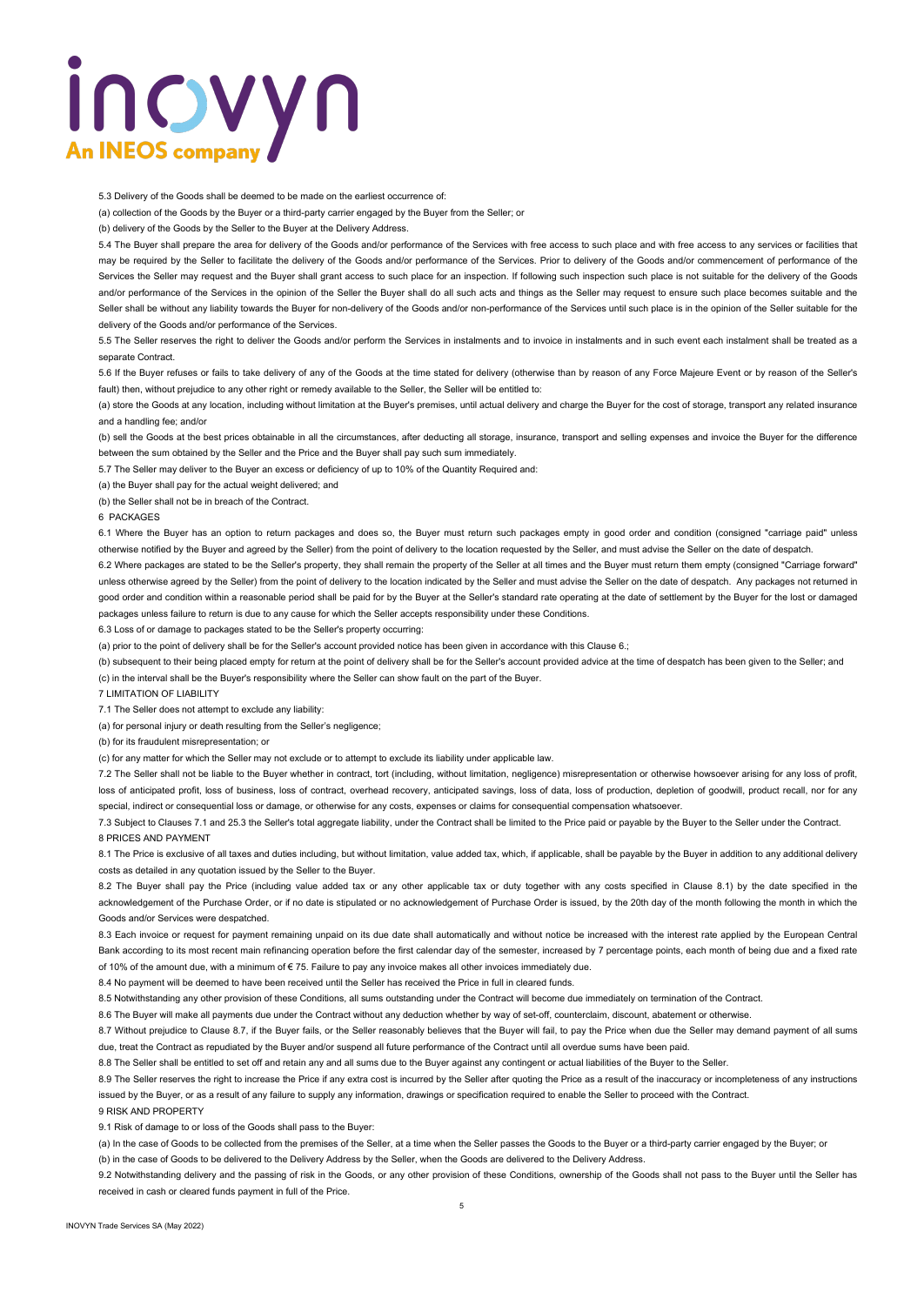# INOVYN **An INEOS compar**

9.3 Until ownership of the Goods has passed to the Buyer pursuant to Clause 9.2, the Buyer will:

(a) hold the Goods on a fiduciary basis as trustee of the Seller;

(b) keep the Goods free from any charge, lien or other encumbrance;

(c) not destroy, deface or obscure any identifying mark on the Goods or their packaging;

(d) maintain the Goods in a satisfactory condition;

(e) insure the Goods for the Price in full on behalf of the Seller against all usual risks to the reasonable satisfaction of the Seller; and

(f) hold all proceeds of the insurance policy referred to in Clause 9.3(e) if any claim is made on the policy on trust for the Seller and not mix it with any other money or pay the proceeds into any overdrawn bank account.

9.4 Notwithstanding the provisions of Clause 9.3, the Buyer may resell, use or otherwise dispose of the Goods before ownership has passed to it only if any such sale, use or disposition will be effected in the ordinary course of the Buyer's business and will be a sale, use or disposition of the Seller's property on the Buyer's own behalf and the Buyer will deal as principal. The Seller shall, by reason of the relationship between the Buyer (as trustee) and of the Seller (as beneficiary) be and remain legally entitled to the proceeds of sale and the Buyer shall pay such proceeds of sale into a separate account or, otherwise, shall ensure that all of the proceeds of the sale are kept by or on behalf of the Buyer in a separate and identifiable form and not paid into an overdrawn bank account. Upon receipt of the proceeds of sale, the Buyer shall discharge its debt to the Seller and shall not use or deal with the proceeds of sale in any way whatsoever until such debt has been discharged.

9.5 Until ownership in the Goods has passed pursuant to Clause 9.2, the Seller may recover the Goods at any time, and the Buyer grants to the Seller, its agents, employees and subcontractors an irrecoverable licence at any time to enter any premises where the Goods are or may be stored. In the case of the Goods being stored on premises owned by a third party the Buyer shall procure such a right for the Seller.

9.6 The Buyer's right to possession of the Goods shall cease on the occurrence of any of the events set out in Clause 11 which would permit the Seller to terminate this Contract. In such circumstances, the Seller may upon notice enter any premises occupied by the Buyer where the Goods are stored and repossess the Goods and the Buyer shall procure a right for the Seller to enter any premises not occupied or owned by the Buyer.

10 EVENTS BEYOND THE CONTROL OF THE PARTIES

10.1 If either Party is prevented or delayed in the performance of any of its obligations by a Force Majeure Event then the Party so prevented or delayed will be excused from the performance of its obligations from the date of the occurrence of such Force Majeure Event for so long as such Force Majeure Event continues and shall not be deemed to be in breach of these Conditions or the Contract or otherwise liable to the other Party in any manner whatsoever.

10.2 On the occurrence of any Force Majeure Event, the Parties shall enter into bona fide discussions with a view to alleviating its effects and the Party prevented from performance by it shall use reasonable diligence to remove the cause of the Force Majeure Event (if capable of removal) and to enable its obligations hereunder to be performed. If any Force Majeure Event prevails for a continuous period in excess of 1 month, each Party may give written notice to the other Party to terminate the Contract forthwith provided that the Parties have not previously agreed a course of action to deal with such Force Majeure Event. If such agreed course of action fails, each Party may give written notice to the other Party to terminate the Contract forthwith provided the Force Majeure Event has already prevailed for a period of 1 month.

10 3 If at any time the Seller claims the existence of a Force Majeure Event in respect of its obligations under these Conditions or the Contract with regard to the supply of the Goods and/or Services, the Seller shall be entitled to allocate its product resources as in its reasonable discretion shall decide and the Buyer shall be entitled to obtain from any other person such quantity of the Goods and/or Services as the Seller is unable to supply.

10.4 The Seller reserves the right upon notice to the Buyer at least 14 days before the Delivery Date to vary the price of the Goods and/or Services to compensate for any significant increase which has arisen in the cost to the Seller of manufacturing or acquiring or delivering the Goods and/or Services. Upon receiving such notice, the Buyer shall be entitled to cancel the Purchase Order relating to the Goods and/or Services providing it serves notice to the Seller of cancellation within 7 days of its receipt of the Seller's notice.

11 BUYER'S DEFAULT AND TERMINATION OF THE CONTRACT

11.1 Either Party shall be entitled to terminate the Contract immediately upon the occurrence of any of the following:

(a) the other Party being in material breach of any term of these Conditions and such breach not being capable of remedy;

(b) the other Party being in material breach of any term of these Conditions and failing to remedy such breach within 28 days of receipt of written notice specifying the breach and requiring it to be remedied;

(c) if the other Party ceases her activities, is no longer solvent, in a position of debt settlement, finds itself in state of judicial composition (*gerechtelijk akkoord*) legal settlement or bankruptcy, or such applications or requests therefore have been submitted, or if it is being declared bankrupt, a judicial composition is being granted or when it goes into liquidation; or (d) the other Party suffering the equivalent of any similar or analogous event in (c) (above) in any jurisdiction.

11.2 Without prejudice to any of its other rights or remedies, the Seller shall have the right to terminate the Contract without any liability to the Buyer if:

(a) in the reasonable opinion of the Seller after an inspection into the Buyer's financial or trade status or in light of any report considered by the Seller, the Seller at its absolute sole discretion deems that the Buyer may not be able to pay the Price; or

(b) the Seller receives written notice from any competent authority, or in its reasonable opinion decides, that any of the Goods are not or will not become REACH Compliant. 12 CONFIDENTIALITY

12.1. Each Party hereby undertakes not at any time to divulge any of the terms of the Contract or use any information in relation to the other Party's business or any other information received from the other Party in relation to the Contract of a confidential or proprietary nature other than for the purposes expressly envisaged by these Conditions provided that the Seller can divulge such information to any party to whom it assigns or transfers all or part of this Contract.

12.2. The Parties shall meet the requirements of any applicable legislation in relation to the protection of information regarding identifiable individuals ("Personal Data"), including the General Data Protection Regulation 2016/679 · The Parties agree that Personal Data shall be considered as Confidential Information for the purpose of these Conditions". 13 OWNERSHIP OF INTELLECTUAL PROPERTY

13.1 The ownership of and sole rights to obtain the ownership of all Intellectual Property Rights relating to the Goods and/or the Services shall at all times be vested in the Seller and the Seller shall be responsible for the registration and other protection of such Intellectual Property Rights in the Goods and/or Services as the Seller deems fit.

13.2 The Buyer shall not use the Seller's name, logo or any other identification marks for the purpose of advertising or publicity without the prior written consent of the Seller.

13.3 If the Goods have been manufactured to the specification or design of the Buyer, the Buyer shall indemnify the Seller and keep the Seller indemnified from and against any and all losses, liabilities, costs, claims, demands, expenses and fees (including, but without limitation, legal and other professional fees), actions, proceedings, judgments awarded and damages suffered or incurred by the Seller arising out of or in connection with any infringement of any Intellectual Property Rights of any third party where such liability arises as a

consequence of the specification or a modification of the specification supplied by the Buyer.

14 SANCTIONS

14.1 The Buyer confirms that neither it nor any of its subsidiaries, nor any directors or officers of its subsidiaries: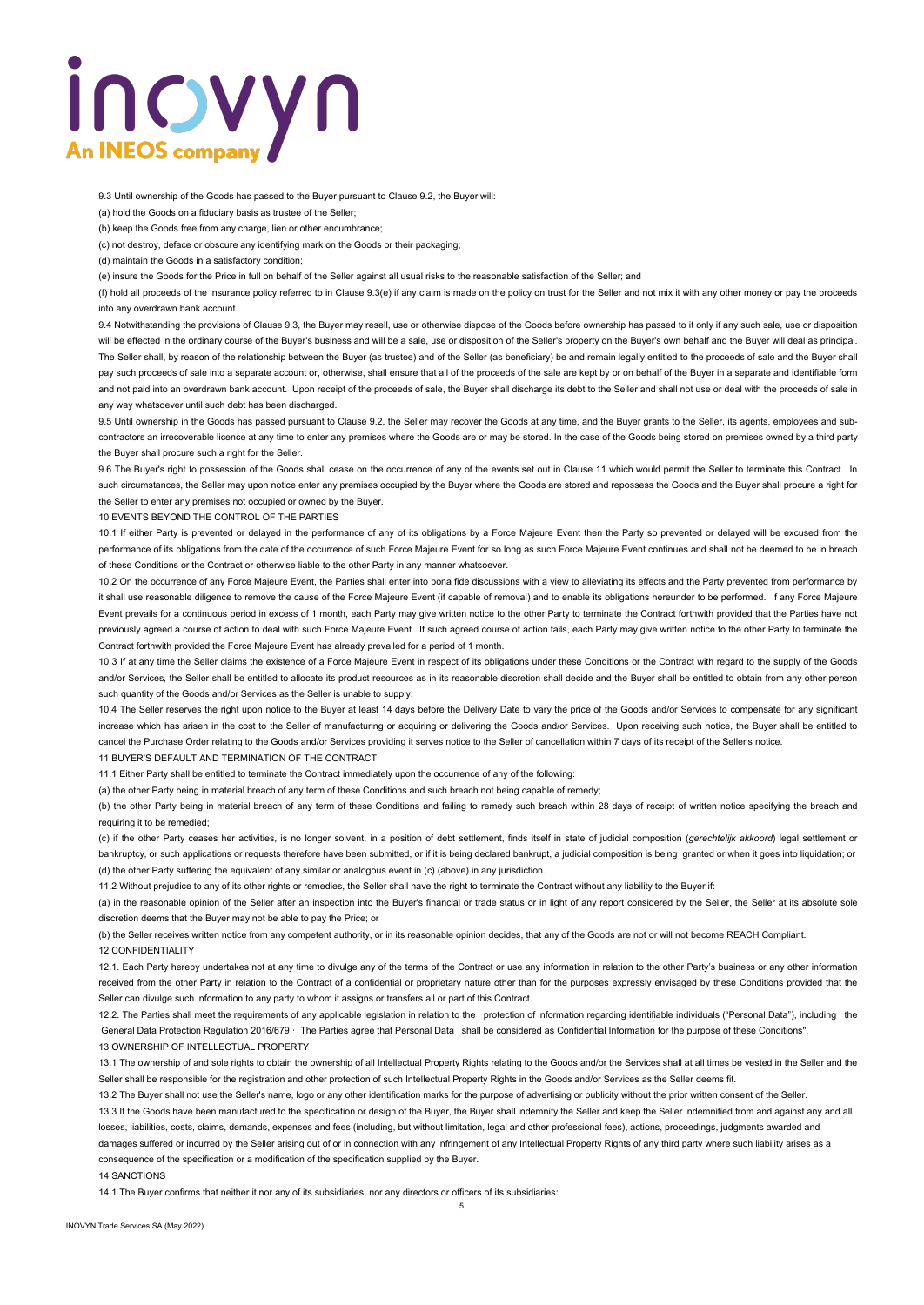# inovyn **An INEOS compar**

(a) Is a Restricted Person;

(b) Save as disclosed to the other Party, is in breach of any Sanctions;

(c) Has engaged or is engaging, directly or indirectly, in any trade, business or other activities with or for the benefit of any Restricted Person that would reasonably be expected to result in the other Party being in breach of Sanctions or which is in breach of any Sanctions;

(d) Will directly or indirectly use, lend, contribute or otherwise make available all or any part of the Goods:

(i) For any trade, business or other activities of, with or involving, or for the benefit of, any person or entity that is subject to Sanctions, or owned or controlled or acting on behalf of a person or entity that is the subject of Sanctions; or

(ii) In any other manner that would reasonably be expected to result in the Seller being in breach of any Sanctions or becoming the subject of Sanctions.

14.2 The Buyer confirms that they will comply with all Sanctions.

14.3 The Buyer shall not engage in any conduct which would reasonably cause it or the Seller to become the subject of Sanctions.

14.4 The Buyer shall, to the extent permitted by law, promptly upon becoming aware of them supply to the Seller details of any claim,

action, suit, proceeding or investigation against it with respect to Sanctions by a Sanctions Authority.

14.5 Without affecting any other right or remedy available to it, the Seller may at its sole discretion terminate the Contract with immediate

effect by giving notice to the Buyer if:

(a) The Buyer commits a breach of this Clause 14 which breach is irremediable or (if such breach is remediable) fails to remedy that breach within a period of 14 days after being notified to do so; or

(b) The Contract would, or in the Seller's reasonable opinion would, result in a breach by the Parties or any of their subsidiaries in respect of Sanctions.

14.6 The Seller will not be liable for any loss, damage, cost or expense suffered by the Buyer by reason of the Seller's terminating the

Contract pursuant to Clause 14.

14.7 The Buyer will be liable for all loss, damage, cost or expense suffered by the Seller by reason of the Seller's terminating the Contract

pursuant to Clause 14.

14.8 The Seller is permitted to disclose to any relevant Sanctions Authority such documentation or information as may be required.

14.9 The Parties will cooperate as necessary and without unreasonable delay to provide any documentation or information as may be required by any relevant Sanctions Authority.

14.10 Where required by the Seller, the Buyer shall at its own cost ensure that it complies with all Sanctions

15 ANTI-BRIBERY LEGISLATION

15.1 The Buyer shall, and shall procure that its directors, officers, agents, sub-contractors, Affiliates and employees shall, whether directly or indirectly in connection with this Contract:

(a) Not commit any act or omission which causes or could cause either of the Parties to breach, or commit an offence under, any Anti-Bribery Legislation; and

(b) Comply with all applicable Anti-Bribery Legislation.

15.2 The Buyer shall promptly notify the Seller of:

(a) Any claim, proceeding, formal notice or investigation with respect to Anti-Bribery Legislation, whether directly or indirectly in connection with this Contract and

(b) Any breach of this clause

15.3 If the Buyer breaches Clause 15.1 or Clause 15.2:

(a) Without affecting any other right or remedy available to it, the Seller may at its sole discretion terminate the Contract with immediate effect by giving notice to the Buyer; and (b) Without prejudice to the Seller's other rights and remedies, the Buyer shall indemnify and keep the Seller indemnified from and against all liabilities, direct, indirect and consequential losses, damages, claims, proceedings and legal costs, judgments and expenses which the Seller incurs or suffers directly or indirectly in any way as a result of any breach by the Buyer of any of its obligations under this Clause 15 of this Contract, including without limitation, the costs of selling the Goods to a person or entity other than the Buyer. 16 INDEMNITY

Without prejudice to any rights or remedies implied by statute or common law or under any provision of these Conditions or the Contract, the Buyer shall indemnify the Seller and keep the Seller indemnified in full against any and all losses, liabilities, costs, claims, demands, expenses and fees (including, but without limitation, legal and other professional fees), actions, proceedings, judgments awarded and damages suffered or incurred by the Seller arising out of or in connection with any and all acts and omissions of the Buyer, its employees, agents or sub-contractors relating to the use, misuse, marketing, advertising and sale of the Goods and/or Services.

17 HEALTH AND SAFETY

Goods supplied by the Seller to its own specification or design are designed to be safe and without risk to health provided they are used strictly in accordance with any instructions or information issued by the Seller as to their use and are also used with any necessary safety precautions. If the Buyer is unclear as to the correct use of the Goods it should immediately contact the Seller for clarification. It is the responsibility of the Buyer to meet all safety standards in the application, use and sale of the Goods.

18 COSTS AND EXPENSES

Each Party shall be responsible for all the costs and expenses incurred by it in connection with and incidental to the preparation and completion of each Contract.

19 RELATIONSHIP OF PARTIES

Nothing in these Conditions or any document referred to in either document or any arrangement contemplated by the Parties shall be construed as creating a partnership between the Parties for any purpose and neither Party shall have the power or authority to bind the other Party or impose any obligations on it for the benefit of any third party. 20 AMENDMENTS AND VARIATIONS

No variation or amendments to the Contract or these Conditions shall be binding unless agreed in writing by an authorised representative of the Seller.

21 WAIVERS

No delay in exercising or failure to exercise any of the rights of either Party arising from or in connection with the Contract or these Conditions shall operate as a waiver or release of that right. Any such waiver or release must be specifically granted in writing signed by the Party granting it.

### 22 ASSIGNMENT

22.1 The Seller shall be entitled to perform any of the obligations undertaken by it and to exercise any of the rights granted to it under the Contract or these Conditions through any Affiliate and any act or omission of such Affiliate shall for the purposes of the Contract be deemed to be an act or omission of the Seller.

22.2 The Seller shall be entitled to carry out its obligations under the Contract through any agents or sub-contractors appointed by it in its absolute discretion for that purpose.